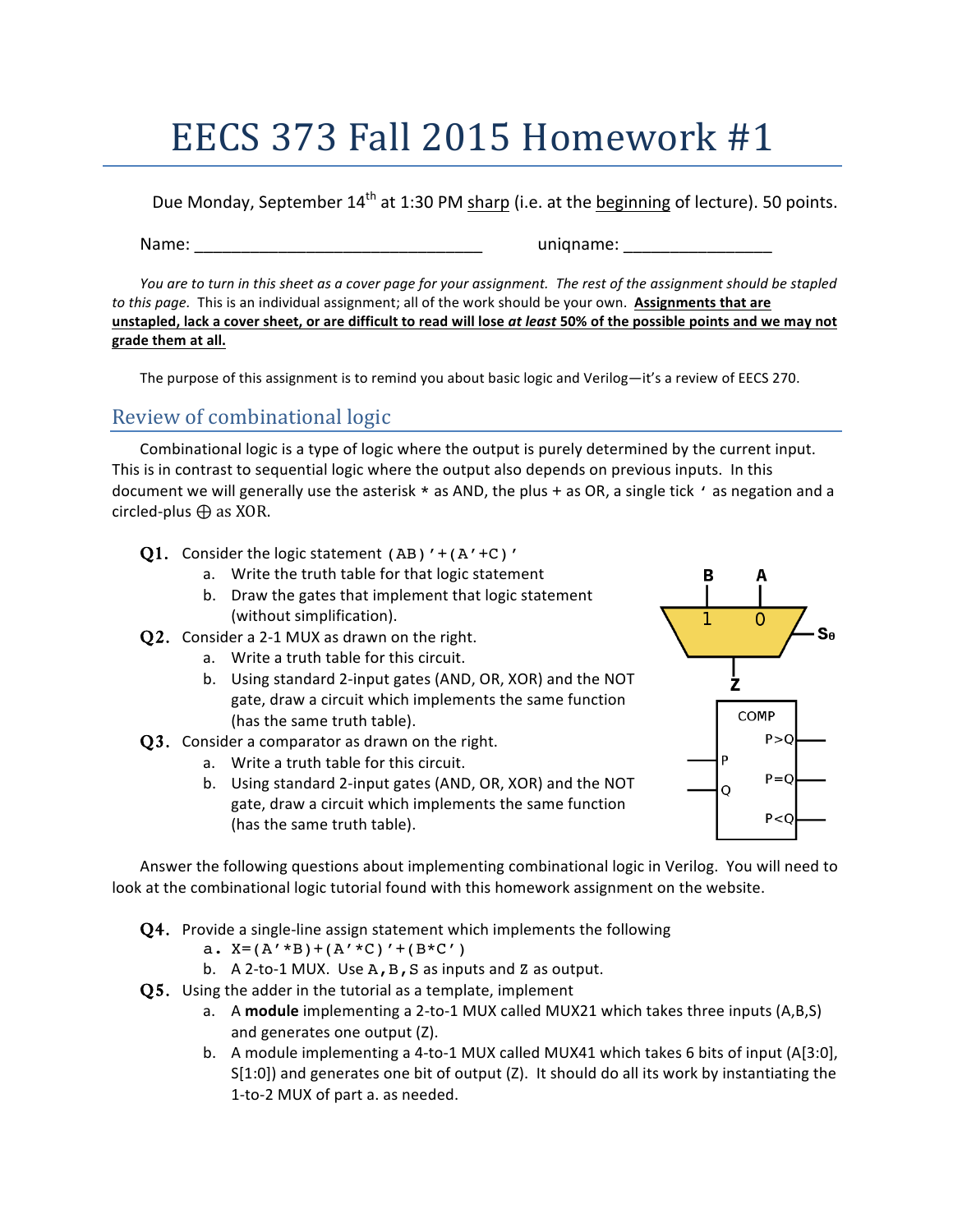In addition to assign statements, combinational logic can be implemented in an "always @\*" block.

**Q6.** Redo problem (Q4.a) using an always  $\mathcal{Q}^*$  block rather than an assign statement.

## Review of Sequential logic

Sequential logic revolves around storage elements. There are a number of different types of storage elements, but for the most part digital designers use only one: the D flip-flop. It's a device that has two inputs "D" and "clock" and one output " $Q''$ . The value of D is copied to Q when clock rises (transitions from a 0 to a 1). Further the value of D cannot change too soon before or after that rising edge of clock.



Finally it is common to have the value " $Q''$  and its inverse  $(Q')$  as outputs. It is typically drawn as shown on the right (the triangle being the clock input). Nearly every storage unit you will encounter is built out of D flip-flops.

Q7. *Neatly* complete the following timing diagram for a D flip-flop. Indicate that the value is unknown before the first rising edge in any way you see fit.



It is commonly the case that we wish to store larger values than just a single bit. As such we generally use flip-flops in parallel and call them registers. The following diagram shows a typical 4-bit register (though it uses a slightly different symbol for a D flip-flop).

A counter is a device that that counts how many times a certain event has occurred. See http://en.wikipedia.org/wiki/Counter.

 $Q8.$  Using full adders and D flip-flops as building blocks, draw a 2-bit modulo counter. That is, on each rising edge the counter's output value is incremented by 1, but where 3 wraps around to 0 (so it is a modulo-4 counter). You do not need to worry about reset.



**4-bit register, from http://cpuville.com/register.htm**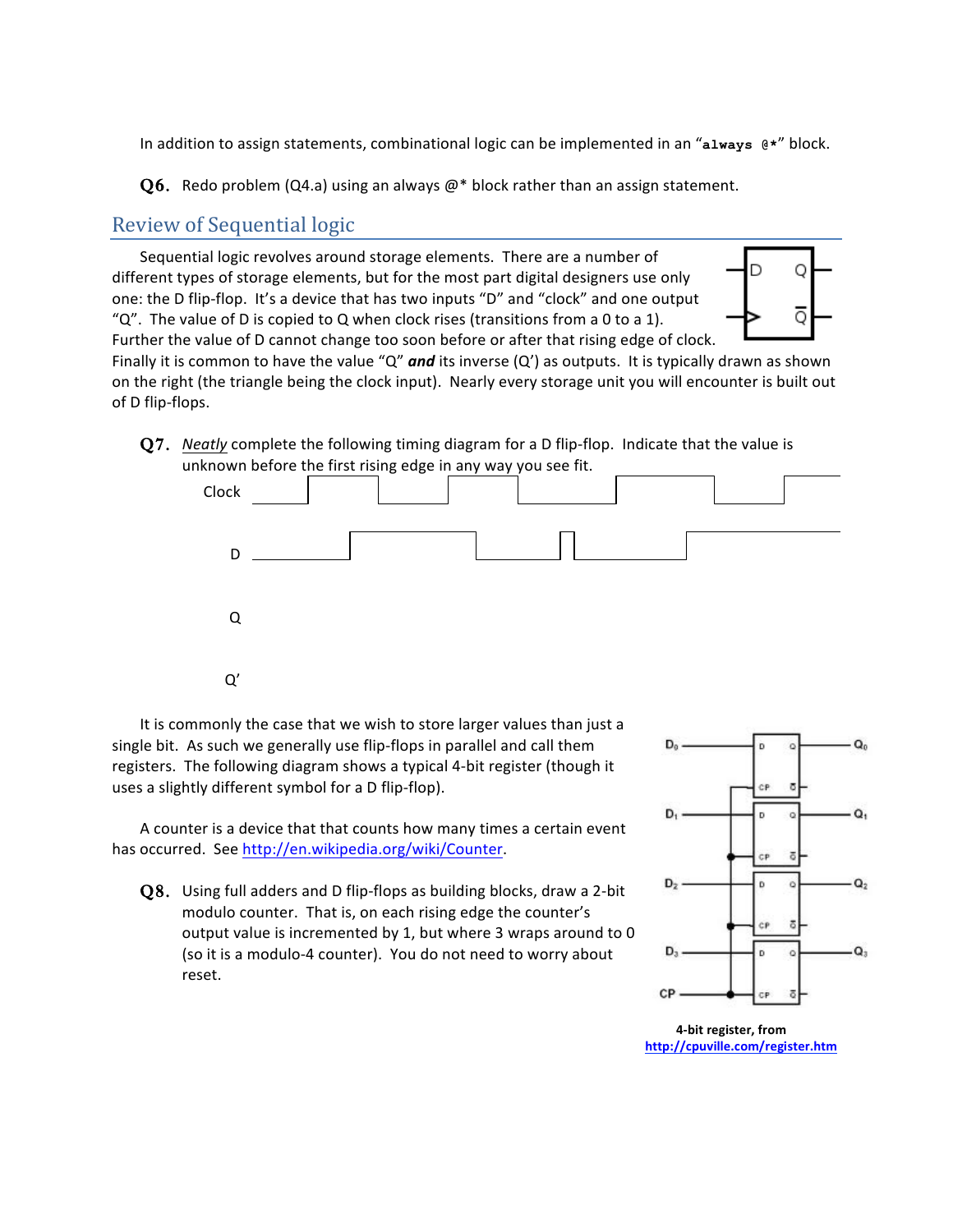Now look at the Verilog sequential logic overview on the website.

- $Q9.$  Answer the following questions about the supplied overview
	- a. How many bits are used to store the state? How many are the least that could have been used?
	- b. Section 3.2 has two implementations of the next state logic. What are the pros and cons of each?
- $Q10$ . Draw the state transition diagram which is implemented by the code on the next page. Your diagram should resemble figure 2a from the tutorial. You need not include reset.
- Q11. Define the term "setup time" and the term "hold time" with respect to a D flip-flop. Your answer should include a (simple) timing diagram which illustrates your point.

For the following question, you may need to use Wikipedia or some other source. It's likely you didn't *learn this material in EECS 270.* 

- $Q12$ . Say you have a group of devices, each of which may wish to communicate with each other. One way to do this is to have a shared wire (or group of wires called a bus) that each device could drive when needed. Say we have 5 devices (called "A", "B", etc.) connected to this wire.
	- a. One option we would have is to use tri-state drivers.
		- i. What is a tri-state device? What are the "three states" that can be driven by a device and what exactly is the "HiZ" state?
		- ii. Say device "A" wanted to send a "1" on the wire. What would device A need to drive? What would the other devices need to drive?
		- iii. What would happen if two devices tried to drive the same wire at the same time?
		- iv. If you drive "HiZ" into an inverter, what will be the output of the inverter?
	- b. Another option we would have is to use an open-collector scheme.
		- i. What does it mean to use an open collector? What role does the "pull-up" resistor play?
		- ii. Say device "A" wanted to send a "1" on the wire. What would device A need to drive? What would the other devices be driving when they weren't trying to use the bus?
		- iii. Say device "A" wanted to send a "0" on the wire. What would device A need to drive? What would the other devices be driving when they weren't trying to use the bus?
		- iv. You know that the data on your bus is 70% zeroes  $(0's)$  and 30% ones  $(1's)$ . How might you modify the open-collector scheme to be more energy efficient?
		- v. What two factors determine the maximum line speed (how fast you can alternate between "0" and "1") for an open-collector bus?